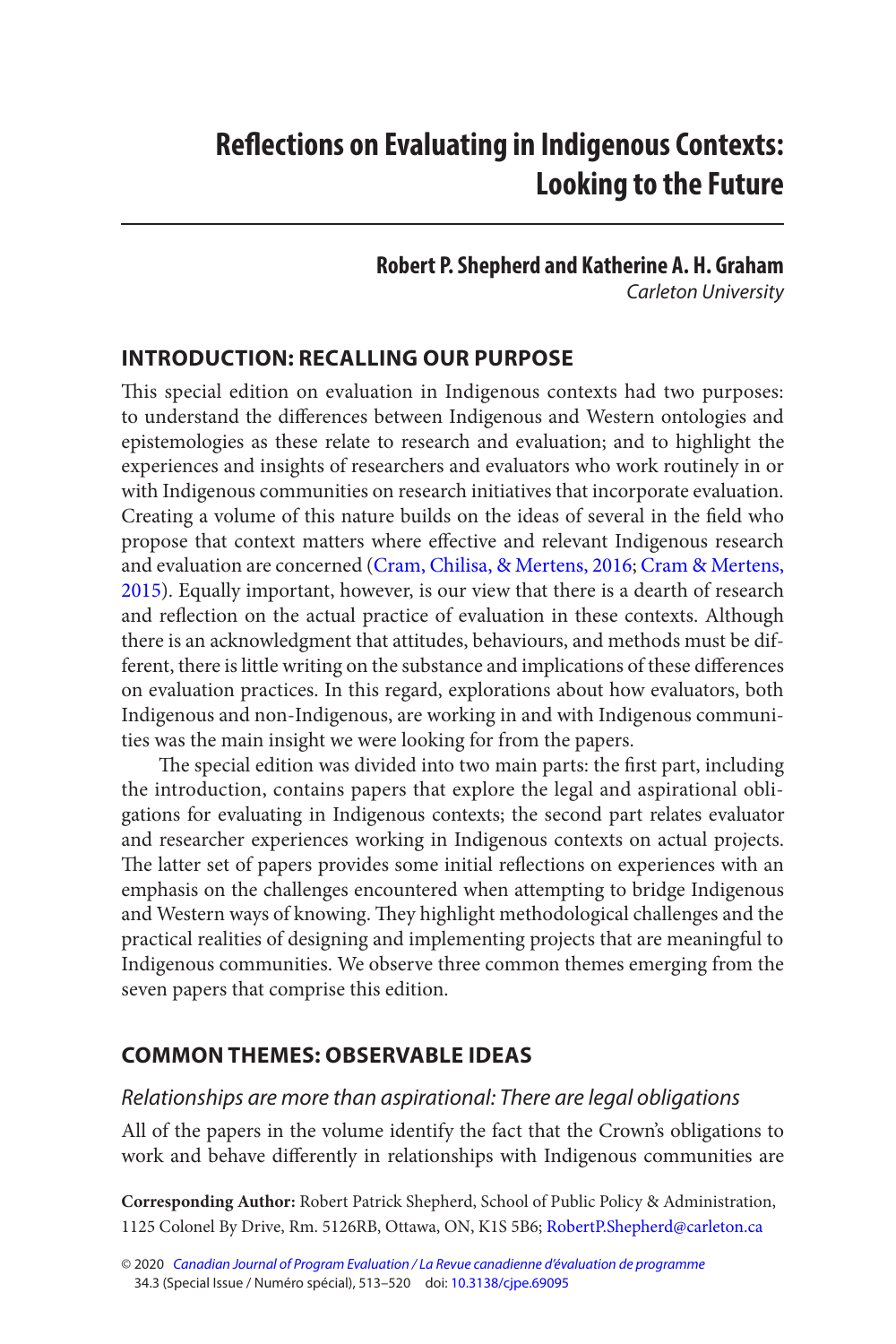<span id="page-1-0"></span>rooted in legal as well as aspirational demands to change. The lead paper by Pam McCurry is likely unfamiliar territory for many readers of CJPE, but it is a critically important narrative that sets the tone for the papers that follow. She provides the legal context and obligations on the Crown with respect to Indigenous relations since 1982. Her paper provides a legal narrative that shows the transition from Section 91(24) under the British North America Act that exerts Crown control over Indigenous affairs to Section 35 rights that set the legal conditions for shared power and the basis for nation-to-nation relationships under self-government. Successive Supreme Court cases and challenges since 1982 have consistently attempted to define Section 35 rights, including increased local control over their affairs and all matters that affect them, which includes research and evaluation. She makes the argument that evaluation has continued to work under a Section 91(24) frame of reference that obligates Indigenous communities to participate under Crown preferences and ways of knowing. Among other things, this is contrary to the federal government's policy that builds on the United Nations Declaration on the Rights of Indigenous Peoples (UNDRIP) and the Calls to Action put forward by the Truth and Reconciliation Commission. She concludes that evaluators must understand Indigenous rights and get to know local contexts and conditions with the aim that evaluators must contribute to Indigenous sovereignty over knowledge creation.

McCurry's conclusions align well with Michelle Firestone's paper that documents the meetings of the "Three Ribbon" panel of Indigenous health and social service evaluators brought together in 2015/16 to support a partnership among four Indigenous health service organizations. The purpose of the panel was "to support the development of wise practice guidelines for high quality Indigenous health service and program evaluation through transformative, shared learning by way of discussion circles." Like McCurry, Firestone summarizes the panel's concerns with dominant (i.e., Western) evaluation systems that are externally imposed through funding agencies and agreements. She cites the various challenges to systematically gathering data that caused under-resourcing of administrative systems. She also relays that Indigenous leaders have long called on funding agencies to adopt decolonizing principles aimed at balancing control over evaluation designs and implementation ([Chouinard & Cousins, 2007\)](#page-7-0) in ways that respect local governance, clarify roles and responsibilities of the evaluator and community, and ground inquiry in Indigenous knowledge systems ("Indigegogy"). As noted in other papers, she also highlights the importance of holistic concepts of good living, recognition of local community leadership, responsiveness of evaluators to local needs, and the importance of protocols in working with communities. She concludes that recognizing the granularity of local context is critical for evaluation to move forward positively and argues that evaluators would be well advised to create effective relationships prior to commencing their work.

Nicky Bowman and Larry Bremner's paper traces the roots of EvalIndigenous through the EvalPartners initiative, which begins with the premise that "all Indigenous populations have unique human rights as outlined in Article 43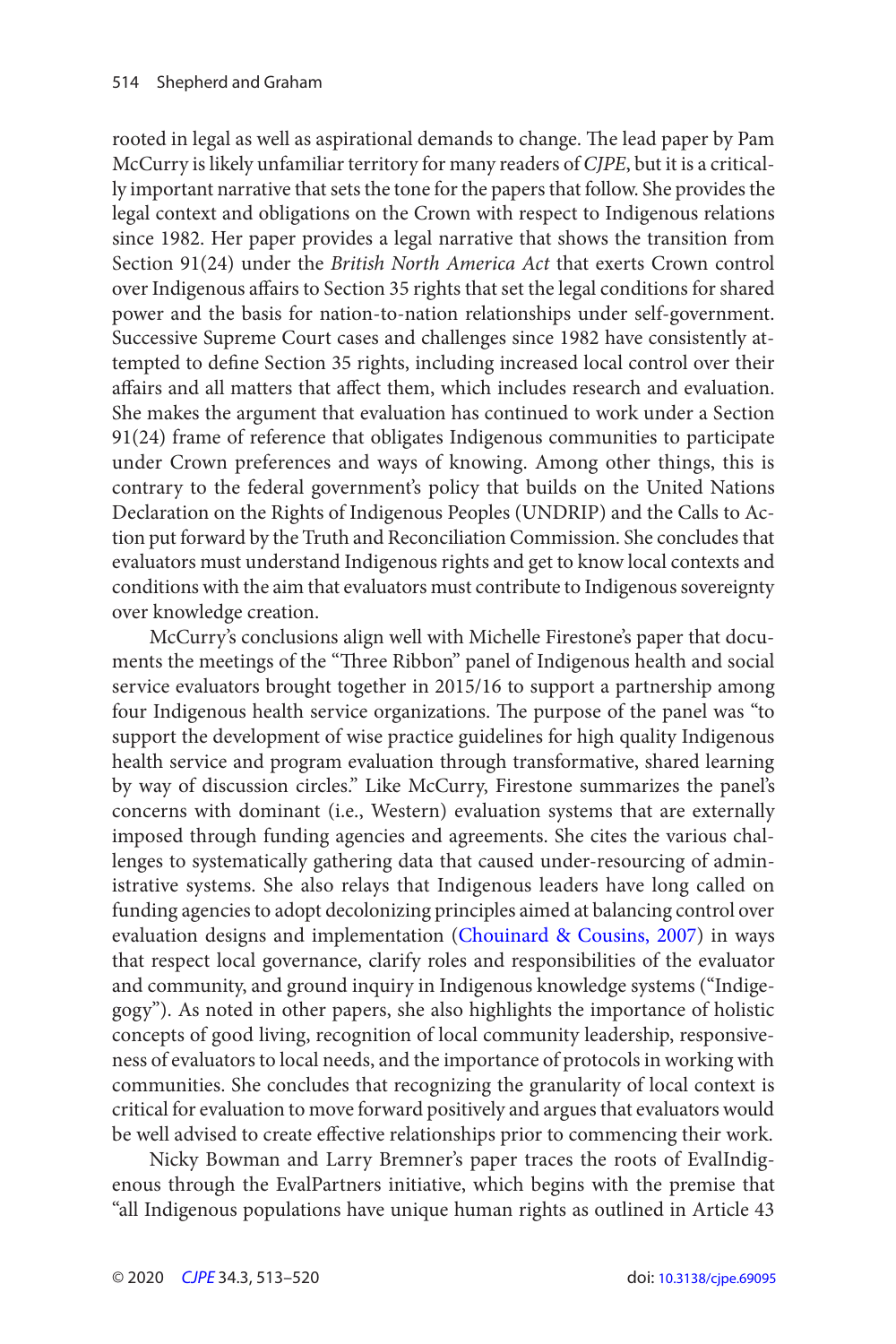<span id="page-2-0"></span>of the International Declaration on the Rights of Indigenous Peoples" and that these rights translate into obligations for "nation-to-nation" evaluations that use a co-production framework. Bowman and Bremner call for greater sovereignty over research and evaluations for Indigenous communities and organizations, which is consistent with other literature ([Battiste & Henderson, 2000](#page-7-0); Cram & [Mertens, 2015](#page-7-0)). In addition, they make the argument that culturally appropriate approaches must become common practice in ways that are consistent with the spirit of UNDRIP. They cite the importance of approaches such as Critical Systems Theory, which maintains that activities such as evaluation are holistic efforts that incorporate power relations, governance, attitude, reciprocity, and sustainability. They argue that such theories form the basis of work with Indigenous communities and that awareness and training are needed to guide legal and aspirational imperatives into what may be called common practice.

#### Context is critical for effective relationships: It's about building trust

A central theme in all papers is that context is critically important when designing any research and/or evaluation effort that creates a relationship with Indigenous communities and organizations. As noted in the Introduction, acknowledging that context is critical means taking the time to understand the difference between Indigenous ontology and epistemology. Bridging these comes with several methodological challenges, as noted in the Shepherd/Graham, Delancey, McKinley, and Scott papers. However, equally important challenges emanate from Western attitudes of cultural and epistemological superiority. These attitudes assume that knowledge is understood and valued from the standpoint of individuals and that this liberal paradigm is dominant over collective notions of knowing ([Bortolin,](#page-7-0)  [2011](#page-7-0)). In contrast, Indigenous epistemologies assume that knowledge is relational, which means that multiple relationships to objects, people, and programs/ projects are valued from the perspective of both individuals and collectivities ([Wilson, 2001](#page-7-0), p. 176). In practice, this means that evaluation schools of thought that support more constructivist and transformative approaches are preferred. These approaches take time: getting to know communities and individuals; understanding that relationships, not power or leadership relations, are important in designing appropriate "research" efforts; and getting to know local priorities and preferences regarding research and evaluation relevance. It is equally important for the researcher/evaluator to take the time and have the local conversations that enable others to feel comfortable with her/him as an individual and have a sense of agency regarding the work ahead.

Robert Shepherd and Katherine Graham's paper situates the importance of context in terms of the Indigenous Youth Futures Partnership project that aims to understand the conditions needed to create resilient communities that support youth engagement. They emphasize the importance that pre-engagement activities played in setting up the project to establish trust with interested communities, and in creating the relationships with local leaders and youth that carry the work to desired ends. They conclude that relationships are often regarded as more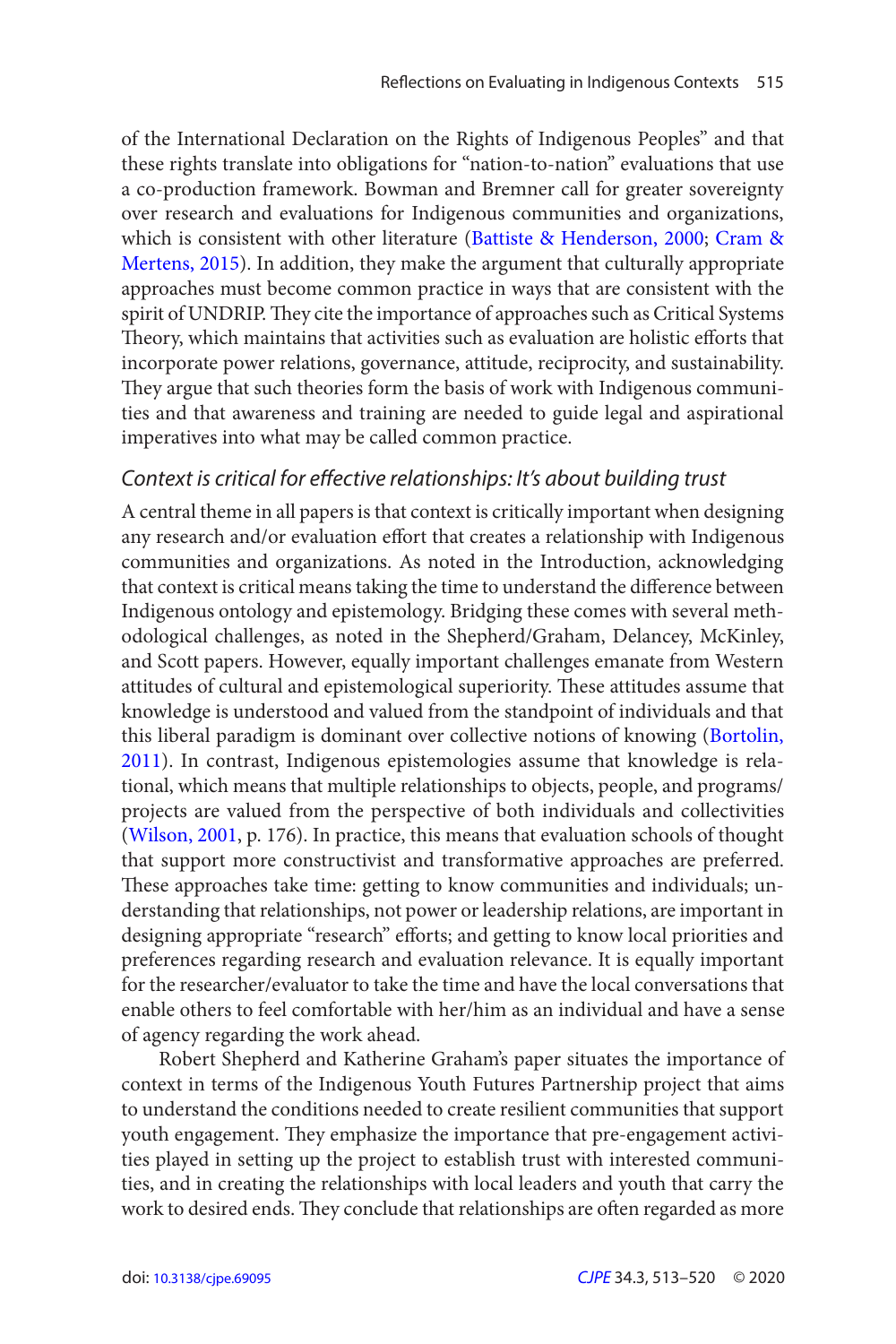important to nurture than Western methodological considerations for rigorous data collection.

Debbie Delancey's paper highlights the evaluation approaches used historically in the governmental context that have contributed to mistrust in the Northwest Territories. Governmental preferences have frequently taken precedence in evaluation designs, which have often been constrained by time and resources, further contributing to mistrust. She emphasizes the importance of language when communicating evaluation ideas to Indigenous communities. Given the increased participation of Indigenous governments in the delivery of programs and services, she highlights the importance of relationship building through symposia and other fora where communities have been afforded greater opportunity to steer consultation processes and lead evaluation initiatives.

Gerald McKinley's paper focuses on his experience in child and adolescent mental health programs with Anishnaabek communities. He works from an ethnographic perspective, with some training in evaluation approaches. He argues that it is important to make transparent the normative assumptions attached to concepts such as health, and that relationships to such concepts must be understood from the perspective of those living within local contexts. Through transformative approaches to evaluation, understanding programmatic conditions takes significant investments of time in order to create trust that local concerns are acknowledged in the research and evaluation endeavour.

Kimberly Scott's paper explores Indigenous inclusion in the transition to sustainable energy initiatives according to the aspirations of the Sustainable Development Goals (SDGs). Like other contributors to the volume, she maintains that understanding local priorities, needs, and approaches is essential if there is to be meaningful discussion of local energy production within an era of reconciliation. She advocates for advancing Indigenous leadership in the energy transition that is guided by some basic protocols that are jointly developed or co-produced by governments and Indigenous communities. Essential among these protocols are attention to reciprocal arrangements and measures to ensure there is fairness in both the negotiation processes and the achievement of outcomes. The contribution of evaluation to these discussions is enlightening the local context that contributes to understanding each other's needs, aspirations, and expectations.

#### Co-production is essential: But on whose terms?

A key theme in all papers is that affirmation of treaty rights is an obligation of settler countries such as Canada. A key part of affirming treaty rights is the development of a nation-to-nation relationship, as highlighted by McCurry, Bremner and Bowman, and Firestone. All papers, either implicitly or explicitly, identify co-production and co-creation as a necessary condition of effective relationships with Indigenous communities and organizations. Co-production is a basic characteristic of a nation-to-nation relationship.

Ideas of co-production vary from paper to paper. For example, Scott identifies co-production from a policy perspective whereby governments and communities advance energy democracy through shared ownership, meaning that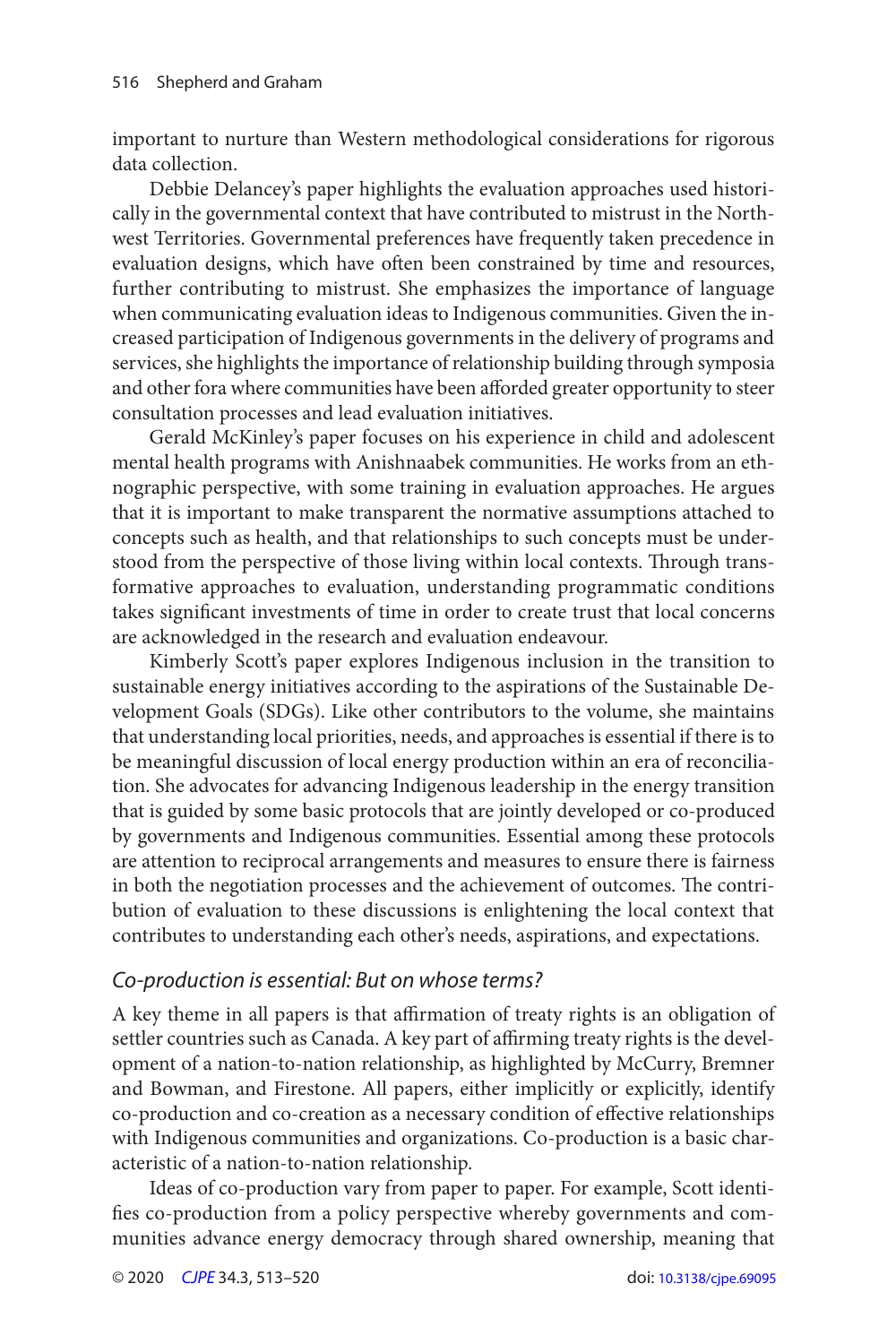Indigenous peoples must see themselves in local energy policy as having their own space that is under their control. Communities have the authority to decide how best to design and use that policy space to ensure that all community members have a role to play in power production with producers. McKinley highlights the importance of transformative evaluation [\(Cram & Mertens, 2015\)](#page-7-0), where a key feature is collaboration in the design and delivery of evaluation products. Key aspects of this collaboration are recognition of Indigenous space and the ability of the community to define the space and who can participate in it. Underlying this is the need for the researcher/evaluator to take the time to understand and recognize the local dynamics in creating the space for co-production and the conditions for working within in it. As always, co-production is dependent on respect for community preferences. In the context of health evaluation, and the identification of health outcomes in particular, co-production of both policy outcomes and evaluation approaches is central to advocacy as a fundamental pillar of transformative evaluation.

 The Delancey and Shepherd/Graham papers understand co-production from a community perspective as well, but with emphasis on creating or enhancing local decision-making processes. Both papers focus on mutual respect and reciprocity as central features of co-production but recognize that culture change is needed to balance power, both in defining co-production processes and in how individuals and organizations will define what is shared and produced in the process. Although they see the need for culture change on the part of donor governments and agencies, and Indigenous communities, the need is most acute for donor governments and other non-Indigenous participants. The rebalancing of power means giving up significant control over the definition of what is shared and how to work with a more balanced co-production process that sees greater equality for Indigenous participants. Both the GNWT government, the focus of Delancey's paper, and federal donor departments in the case of the Shepherd and Graham paper are struggling to give up control over evaluation design and the manner in which evaluations are carried out. Even terms such as "leadership" or "evaluation" are being contested at the community level, as these show a predisposition for non-Indigenous priorities and preferences.

In overall terms, there are several other themes that emerge from the papers, but the three highlighted here speak to the core ideas of the special edition. The state of evaluation in Indigenous contexts is not yet at a point where basic principles such as mutual respect, reciprocity, mutual recognition, fairness, and co-production are being practised in any noticeable ways. Control over evaluation design and delivery remains firmly with donor governments and agencies. In this regard, the following are some areas where improvement is required.

## **CHARTING A PATH FORWARD: IT'S ALWAYS ABOUT BALANCE**

We propose that several important steps can be taken that extend from the common themes gathered from the research papers.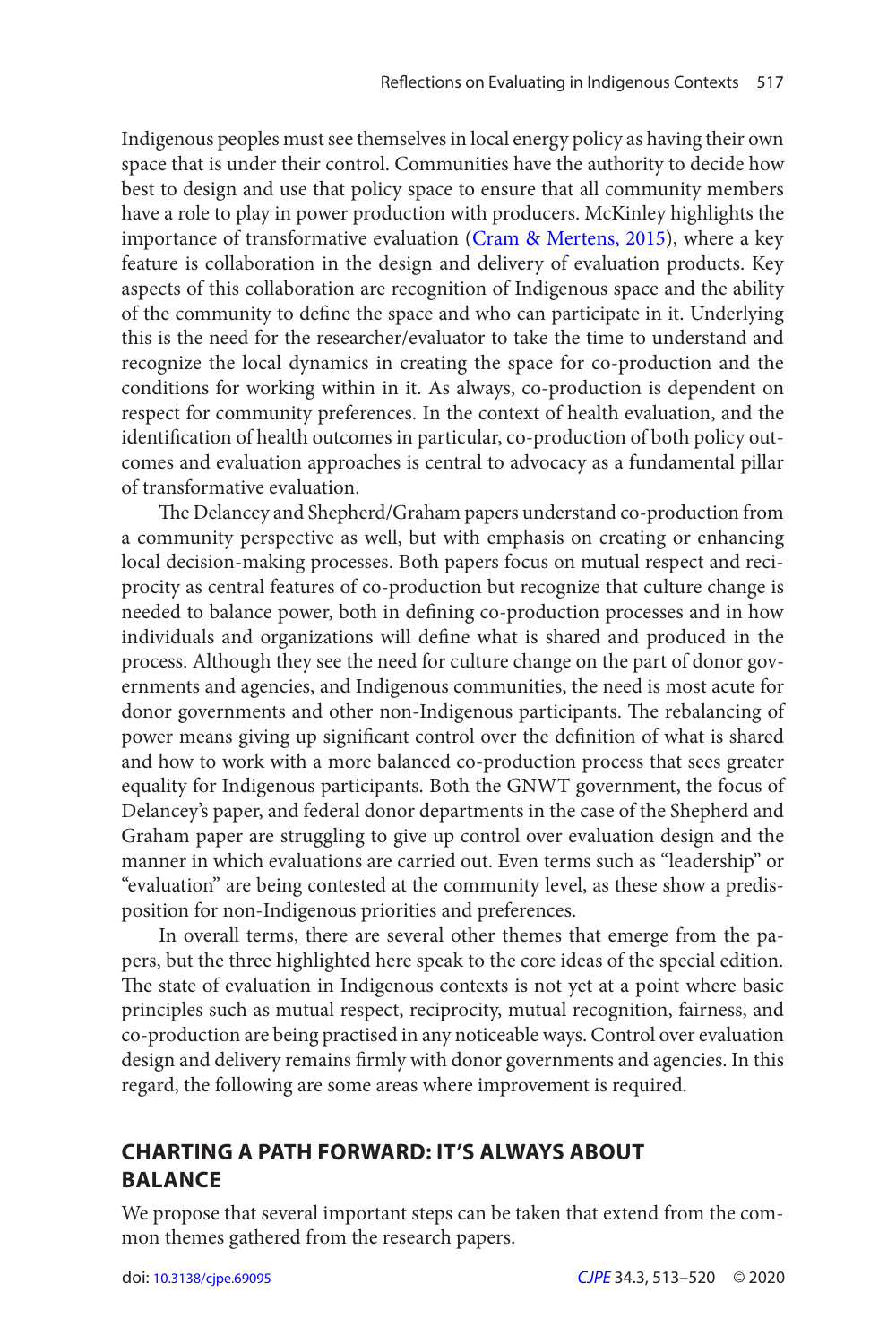# <span id="page-5-0"></span>The focus of evaluation in Indigenous contexts needs to be rethought

As indicated in the themes section, control over the design and delivery of governmental and other donor-funded programs and services often does not reside in any substantive way with affected communities and organizations. Homogenous and pragmatic approaches to evaluation design and conduct are imposed, which serve mainly to support evaluation objectives related to expenditure management: cost efficiency. Governments in particular mainly want to know that funds are being used appropriately, rather than whether communities are benefitting from the programs and services in ways that serve or support their needs ([Shepherd, 2018\)](#page-7-0). Evaluations in these terms, for reasons of budget and time, do not account well for local contexts. In addition, legal relationships are often ignored in the design and conduct of evaluations that meet the tests of a nation-to-nation relationship, as described by McCurry. Equally important, the delivery of programs and services is often not well understood in communities, and when they are explored, irrelevant indicators and measures are conceived and applied in isolation from community input. In addition to federal government preferences for applying evaluation criteria of relevance and performance that are usually related to federal policy concerns, few attempts are made to apply other criteria that might be of interest to communities, such as program cohesion with other initiatives, local program capacity, or administrative effectiveness.

In addition to such design flaws, evaluators are often selected without community consultation. Such considerations almost ensure that local contexts and conditions for evaluating programs and services will be ignored, as evaluators are more than likely beholden to donor departments and agencies. Questions will be applied that matter to donors, and there may not be incentives for evaluators to seek out, let alone acknowledge, local evaluation priorities. Such factors set up evaluations to fail in Indigenous contexts. In short, if evaluation is to improve, legitimacy has to be afforded to local questions, epistemologies, and methods. Evaluation has to be decoupled in some respects from expenditure management considerations to a learning orientation that benefits communities over governments.

# To transform evaluation means legitimizing Indigenous ways of knowing

As shown in all of the papers, not only does sovereignty over evaluation have to be restored to Indigenous governments and organizations ([Bowman, 2017](#page-7-0); [Chilisa,](#page-7-0)  [2012](#page-7-0)), but Indigenous ways of knowing also have to be acknowledged. This needs to occur in a manner that recognizes and respects the differences among Indigenous Peoples and Indigenous cultures within Canada. This is a prerequisite to adapting to the foundations and variations in circumstance among Indigenous communities and organizations. This is not easy to do from a governmental perspective, because there is a predisposition on the part of state actors to want to observe patterns and validate these so that programs and services may continue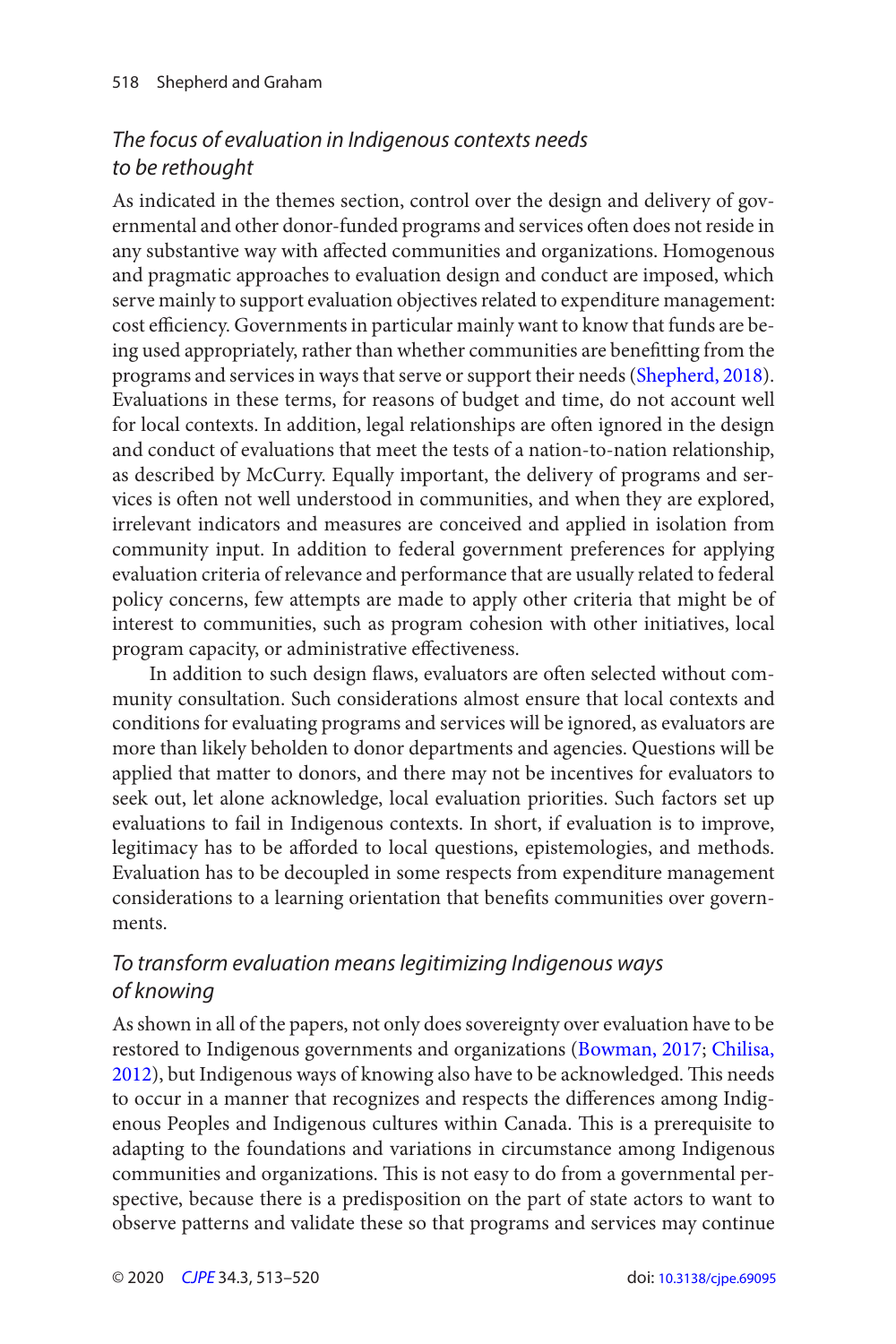<span id="page-6-0"></span>to be funded. Such practices open the possibility that the life or existence of the program is more important than the outcomes being felt. This is a generalization, of course, but the larger point is that governmental evaluation design tends to pay greater attention to universalistic design and conduct than to understanding Indigenous ways of knowing that focus on discrete circumstances over general observable patterns ([Smith, 1999](#page-7-0)). This disjuncture means that, in effect, evaluation in Indigenous contexts is evaluation of an unknown, resulting in significantly more risk than informed practice.

In practice, governmental evaluators in particular may benefit from mapping Indigenous contexts and ways of knowing. Wilson (2001) and others acknowledge that there are likely constellations of epistemologies that could be mapped that outline cultural, political, and methodological preferences for evaluation design and conduct, but such mapping exercises will take time. Such mapping is better than current attempts at capturing the "Indigenous voice" through sampling techniques that often privilege best practices, rather than representing local needs and priorities. The challenge with current sampling strategies is that there is no way to come to reliable evaluation findings that come close to anything representative of common practice. Such mapping that includes Indigenous voice may be one tangible way to shed light on what constitutes, at the very least, appropriate evaluation practice in local contexts.

## There is a role for practitioner associations to enlighten understanding

 There is a role for practitioner bodies such as the Canadian Evaluation Society and other similar bodies, such as the Institute of Public Administration of Canada (IPAC), universities, think tanks, and Indigenous research centres to work together and create awareness about Indigenous contexts and epistemologies. Although some of this work is currently being done at various national and even regional conferences, perhaps greater collaboration could develop that lands on agreed messages and could work on epistemological mapping and local evaluation contexts. As scholars that work in multiple research and practice associations, we observe that there tends not to be much cross-association communication. Often there are few incentives to encourage such collaboration, despite the push to create partnerships.

We suggest that such collaborations initially emphasize a regional focus to build understanding of particular cultures and circumstances and develop appropriate relations. Delancey's paper makes the benefits of working closely with Indigenous communities apparent. The results could include greater trust and better evaluation products that take into account each other's needs. More importantly, evaluation products may improve significantly as communities work to develop greater capacity in evaluation and use the results to improve their local circumstances.

One point is clear from the papers: there is will to do better, but no roadmap on how to do that. Hopefully this special edition provides a few ways forward.